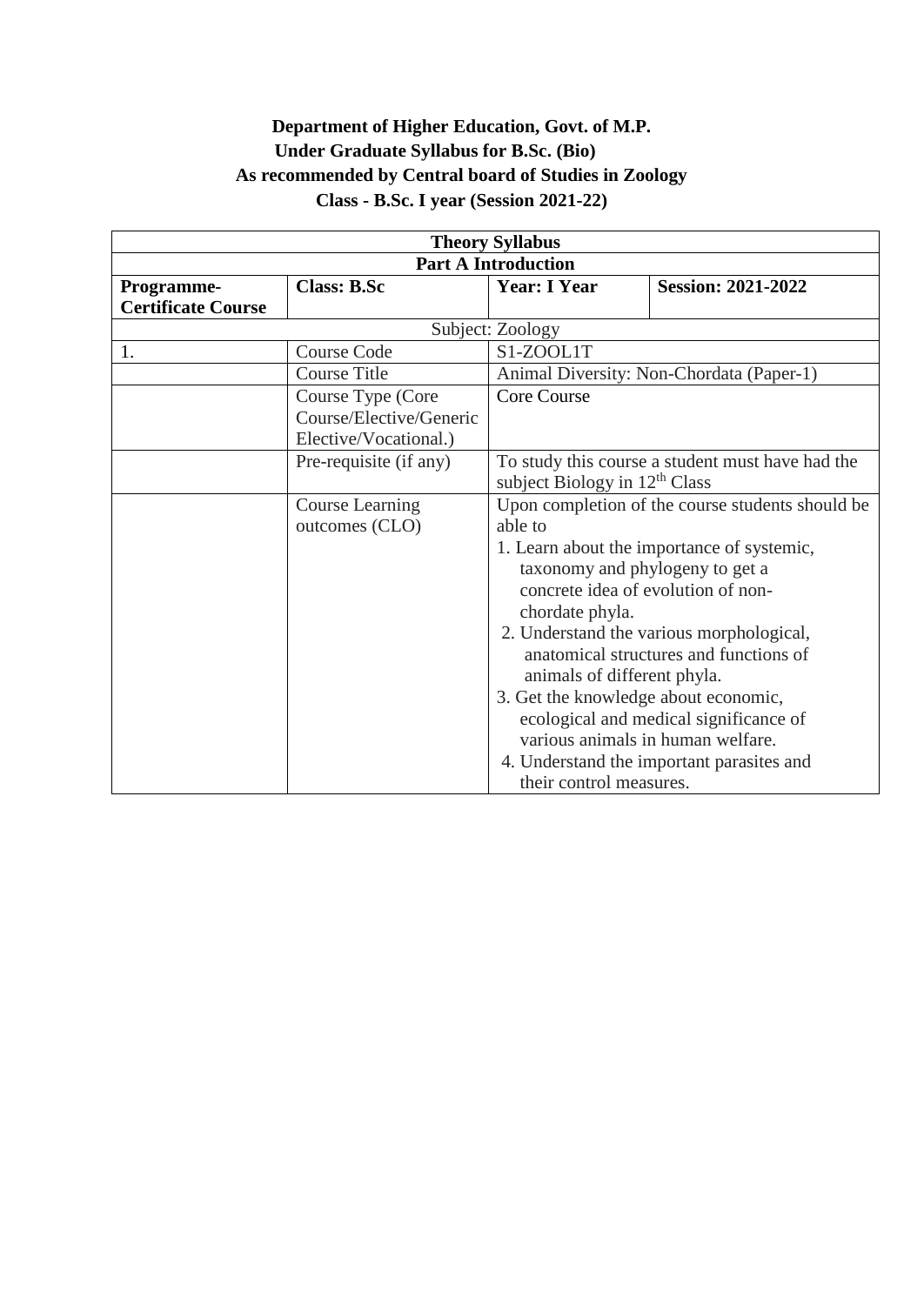#### **Part C-Learning Resources**

#### **Text Books, Reference Books, Other resources**

Suggested readings

- 1. Parker, J, Haswell, WA, "A Text Book of Zoology". VII edition, Vol. 1 & II, Low Price Publications, Delhi, 1990.
- 2. Barnes, RD, "Invertebrate Zoology", VII Edition, Cengage Learning, India, 2006.
- 3. Pechenik, JA, "Biology of the Invertebrates" McGraw-Hill Educations, VII Edition, 2015.
- 4. Sedgwick, A, "A Students Text Book of Zoology", Vol.l. Il & Vol. III., Low Price Publications, Delhi, 1990.
- 5. Dhami and Dhami, "Invertebrate Zoology" R., Chand & Co., India, 2009.
- 6. Jordan and Verma, "Invertebrate Zoology," S. Chand & Company. New Delhi, 2013.
- 7. Agarwal, VK, "Zoology for Degree Students: Non-Chordata", S Chand &

Company,2017.

- 8. Kotpal, R, "Modem Text Book of Invertebrates", Rastogi Publications, Meerut, 2017
- 9. Kotpal, R. "Protozoa to Echinodermata (Phylum Series)", Rastogi Publications, Meerut, 2017.
- 10. https://zoologylearningpoint.wordpress.com
- 11. https://zoologyresources.com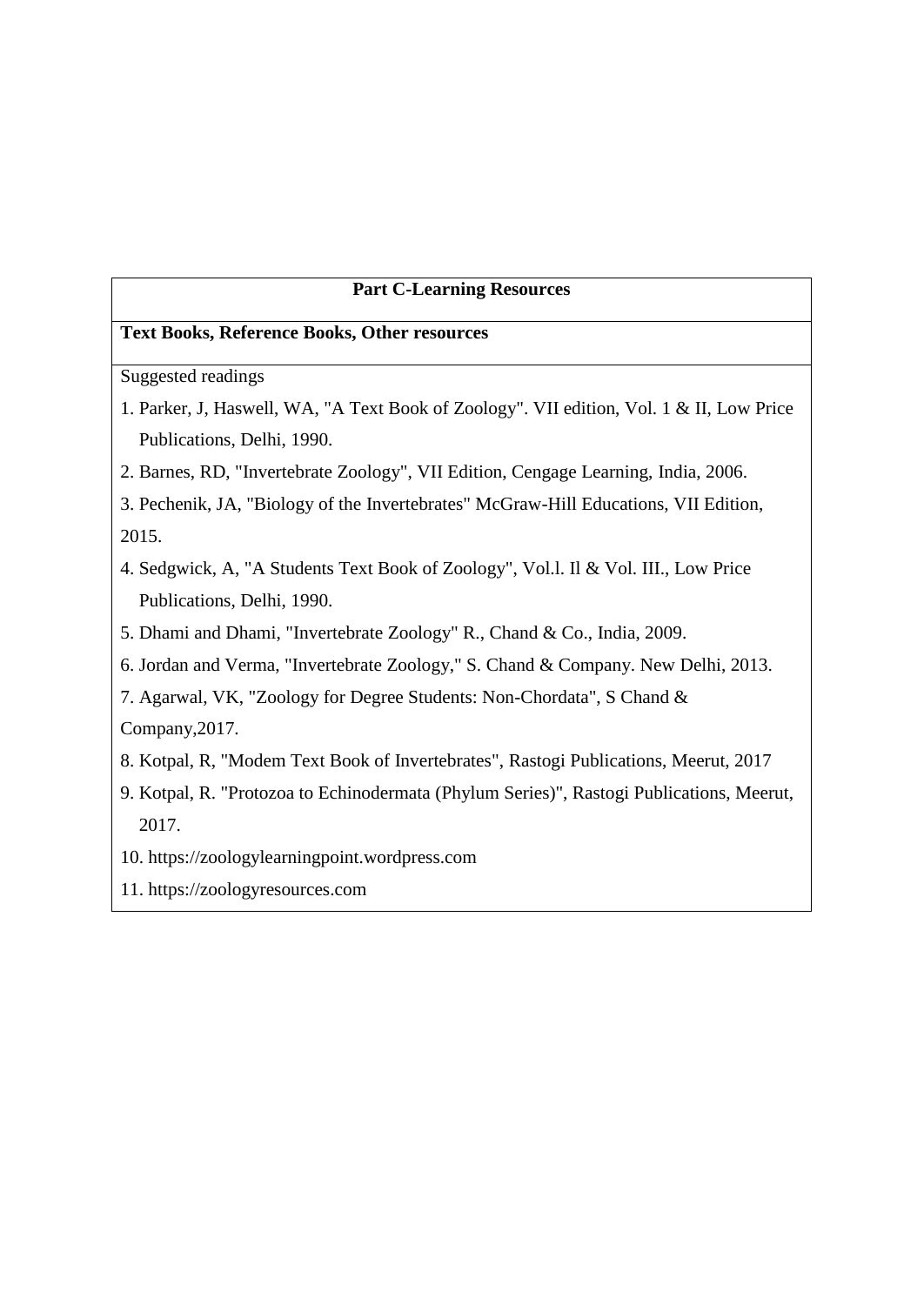| <b>Part B Content of the course</b>                                               |                                                                                                                                                               |        |  |  |
|-----------------------------------------------------------------------------------|---------------------------------------------------------------------------------------------------------------------------------------------------------------|--------|--|--|
| Total No. of Lectures – Tutorials- Practical (in hours per week): 2hours per week |                                                                                                                                                               |        |  |  |
| $L-T-P:$                                                                          |                                                                                                                                                               |        |  |  |
| Unit I                                                                            | <b>Topics</b>                                                                                                                                                 | No. of |  |  |
|                                                                                   |                                                                                                                                                               | Lectur |  |  |
|                                                                                   |                                                                                                                                                               | es     |  |  |
| I                                                                                 | <b>Taxonomy, Phylogeny and Protozoa</b><br>1. Taxonomy                                                                                                        |        |  |  |
|                                                                                   | 1.1<br>Elementary Knowledge of Zoological Nomenclature<br>and<br><b>International Code</b><br>Outline Classification of Animal Kingdom up to Phylum of<br>1.2 |        |  |  |
|                                                                                   | acoelomate and coelomate non-chordates according to Parker<br>and Haswell 7 <sup>th</sup> edition                                                             |        |  |  |
|                                                                                   | 2.Phylogeny                                                                                                                                                   | 11     |  |  |
|                                                                                   | 2.1 Definition and Examples<br>3. Protozoa                                                                                                                    |        |  |  |
|                                                                                   | 3.1 Phylum Protozoa: General characters of the                                                                                                                |        |  |  |
|                                                                                   | phylum and outline classification upto classes with                                                                                                           |        |  |  |
|                                                                                   | distinctive characters and suitable examples                                                                                                                  |        |  |  |
|                                                                                   | 3.2 Structure, life history and pathogenicity of malarial                                                                                                     |        |  |  |
|                                                                                   | parasite (Plasmodium vivax)                                                                                                                                   |        |  |  |
|                                                                                   | 3.3 Protozoa and disease - Amoebiasis, Trypanosomiasis,                                                                                                       |        |  |  |
|                                                                                   | Leishmaniasis & Trichomoniasis                                                                                                                                |        |  |  |
|                                                                                   | Keywords/Tags: ICZN, Classification, Protozoa, Plasmodium,                                                                                                    |        |  |  |
| $\mathbf{I}$                                                                      | Porifera, Coelenterata                                                                                                                                        |        |  |  |
|                                                                                   | 1. Porifera                                                                                                                                                   |        |  |  |
|                                                                                   | 1.1 Phylum Porifera: General characters of the phylum and                                                                                                     |        |  |  |
|                                                                                   | outline classification up to classes with distinctive characters and<br>suitable examples                                                                     |        |  |  |
|                                                                                   | 1.2 Type study of Sycon Morphology, Reproduction &                                                                                                            |        |  |  |
|                                                                                   | Development                                                                                                                                                   | 11     |  |  |
|                                                                                   | 1.3 Canal system of Sponges                                                                                                                                   |        |  |  |
|                                                                                   | 2. Coelenterata                                                                                                                                               |        |  |  |
|                                                                                   | 2.1 Phylum Coelenterata: General characters of the phylum                                                                                                     |        |  |  |
|                                                                                   | and outline classification up to classes with distinctive                                                                                                     |        |  |  |
|                                                                                   | characters and suitable examples.                                                                                                                             |        |  |  |
|                                                                                   | 2.2 Type Study of Obelia -Morphology, Life cycle                                                                                                              |        |  |  |
|                                                                                   | 2.3 Corals and Coral reef formation                                                                                                                           |        |  |  |
|                                                                                   | Keywords/Tags: Classification, Porifera, Sycon, Coelenterata, Obelia,                                                                                         |        |  |  |
|                                                                                   | Coral reefs                                                                                                                                                   |        |  |  |
| III                                                                               | Platyhelminthes, Nemathelminthes, Annelida                                                                                                                    |        |  |  |
|                                                                                   | 1. Platyhelminthes                                                                                                                                            |        |  |  |
|                                                                                   | 1.1 Phylum Platyhelminthes: General characters of the                                                                                                         |        |  |  |
|                                                                                   | phylum and outline classification up to classes with distinctive                                                                                              |        |  |  |
|                                                                                   | characters and suitable examples                                                                                                                              |        |  |  |
|                                                                                   | 1.2 External morphology and life history of Liver fluke                                                                                                       |        |  |  |
|                                                                                   | 2. Nemathelminthes                                                                                                                                            |        |  |  |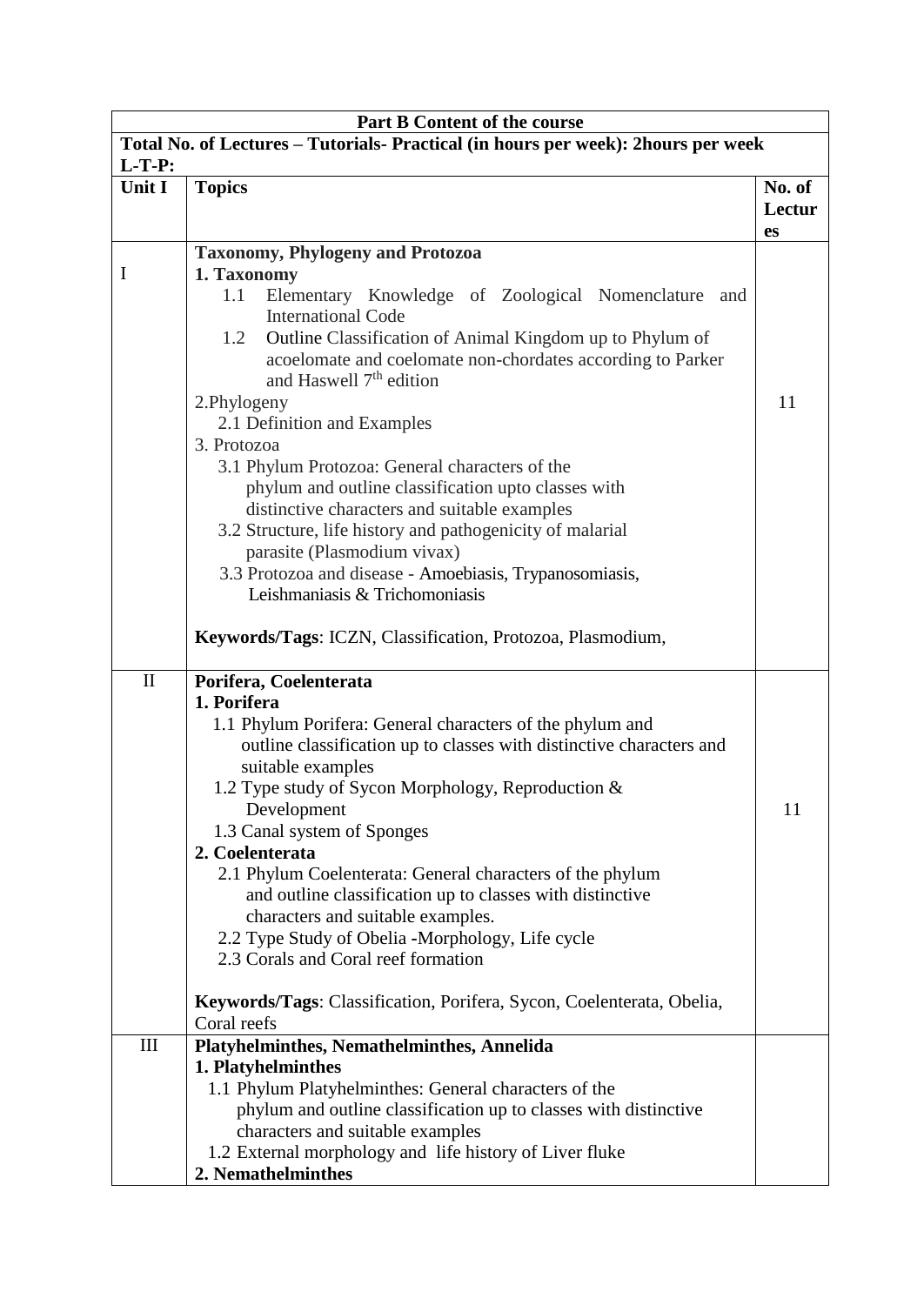|    | 2.1 Phylum Nemathelminthes: General characters of the                 |    |
|----|-----------------------------------------------------------------------|----|
|    | phylum and outline classification up to classes with                  |    |
|    | distinctive characters and suitable examples.                         |    |
|    | 2.2 Pathogenic symptoms of Nematodes and diseases –                   | 14 |
|    | Ascariasis, Trichuriasis, Enterobiasis, Filariasis                    |    |
|    | & Trichinosis (Trichinellosis)                                        |    |
|    | 3. Annelida                                                           |    |
|    | 3.1 Phylum Annelida: General characters of the phylum and             |    |
|    | outline classification up to classes with distinctive                 |    |
|    | characters and suitable examples                                      |    |
|    | 3.2 Type study of Earthworm (Pheretima)                               |    |
|    | 3.3 Structure and significance of Trochophore larva                   |    |
|    | Keywords/Tags: Classification, Platyhelminthes, Liver fluke, Nematode |    |
|    | disease, Annelida, Pheretima, Trochophore                             |    |
| IV | Arthropoda, Mollusca                                                  |    |
|    | 1. Arthropoda                                                         |    |
|    | 1.1 Phylum Arthropoda: General Characters of the phylum               |    |
|    | and outline classification up to classes with distinctive             |    |
|    | characters and suitable examples                                      |    |
|    | 1.2 Type study of Prawn                                               |    |
|    | 1.3 Larval forms of crustacea - Nauplius, Zoea, Megalopa              | 12 |
|    | & Mysis larva.                                                        |    |
|    | 1.4 Insects as a vector of human disease - Culex, Aedes,              |    |
|    | <b>Tsetse fly &amp; Housefly.</b>                                     |    |
|    | 2. Mollusca                                                           |    |
|    | 2.1 Phylum Mollusca: General characters of the phylum and             |    |
|    | outline classification up to classes with distinctive                 |    |
|    | characters and suitable examples                                      |    |
|    | 2.2 Type study of Pila                                                |    |
|    | 2.3 Structure & Significance of Glochidium larva                      |    |
|    | Keywords/Tags: Classification, Arthopoda, Prawn, Crustacea larva,     |    |
|    | Insects, Mollusca, Pila, Glochidium                                   |    |
| V  | Echinodermata, Hemichordata                                           |    |
|    | 1. Echinodermata                                                      |    |
|    | 1.1 Phylum Echinodermata: General characters of the phylum            |    |
|    | and outline classification up to classes with distinctive             |    |
|    | characters and suitable examples                                      | 12 |
|    | 1.2 External features and water vascular system of Starfish           |    |
|    | (Asterias)                                                            |    |
|    | 1.3 Larval forms of Echinodermata                                     |    |
|    | 2. Hemichordata                                                       |    |
|    | 2.1 Phylum Hemichordata: General characters of the phylum             |    |
|    | hemichordate and relationship with non-chordates and                  |    |
|    | chordates                                                             |    |
|    | 2.2. Balanoglossus - External morphology                              |    |
|    | 2.3 Structure and significance of Tornaria larva                      |    |
|    |                                                                       |    |
|    | Keywords/Tags: Classification, Echinodermata, Asterias, Echinodermata |    |
|    | larvae, Hemichordata, Balanoglossus, Tornaria                         |    |
|    |                                                                       |    |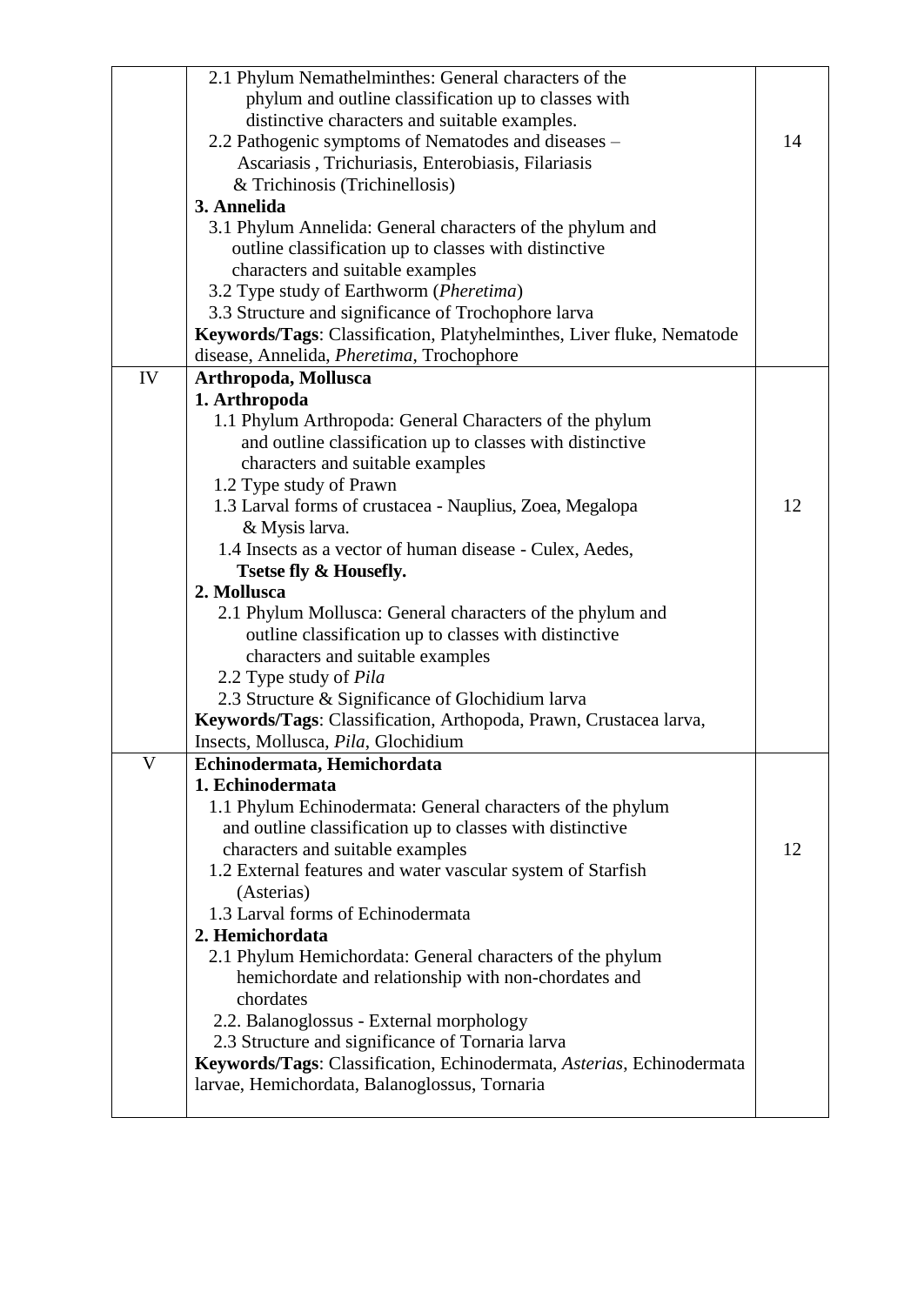#### **Suggested equivalent online courses:**

1. Swayam Online Courses

https://storage.googleapis.com'uniquecourses/online.html

- 2. National Digital Library https://ndl.iitkgp.ac.in/
- 3. e-PG Pathshala (MHRD) Portal(https://epgp.in/libnet.ac.in/)
- 4. Animal diversity https://swayam.gov.in/courses/5686/animal-diversity Advances in Animal Diversity, Systemics and Evolution

(https://swayam.gov.in/courses/5686-zoology)

5.Science Direct Open Access Content

(https://www.sciencedirect.com/book/9781843342038/open-access)

| <b>Part D Assessment and Evaluation</b>         |                                                                                    |            |  |  |
|-------------------------------------------------|------------------------------------------------------------------------------------|------------|--|--|
| <b>Suggested Continuous Evaluation Methods;</b> |                                                                                    |            |  |  |
| Maximum Marks 100                               |                                                                                    |            |  |  |
|                                                 | Continuous Comprehensive Evaluation (CCE): 25 Marks University Exam (UE): 75 Marks |            |  |  |
| Internal Assessment:                            | <b>Class Test Assignment/Presentation</b>                                          | 15         |  |  |
| Continuous Comprehensive                        |                                                                                    |            |  |  |
| Evaluation (CCE): 25                            |                                                                                    | 10         |  |  |
|                                                 | Total                                                                              | 25         |  |  |
| External Assessments:                           | Section (A): Three Very Short Questions                                            | $03X03=9$  |  |  |
| University Exam: 75                             | (50 words Each)                                                                    |            |  |  |
|                                                 | Section (B): Four Short Questions (200                                             | $04x09=36$ |  |  |
| Time:2:00 Hours                                 | words Each)                                                                        |            |  |  |
|                                                 | Section (C): Two Long Questions (500                                               | $02x15=30$ |  |  |
|                                                 | words Each)                                                                        |            |  |  |
|                                                 |                                                                                    |            |  |  |
|                                                 |                                                                                    |            |  |  |
|                                                 |                                                                                    | Total 75   |  |  |
| Any remarks/suggestions:                        |                                                                                    |            |  |  |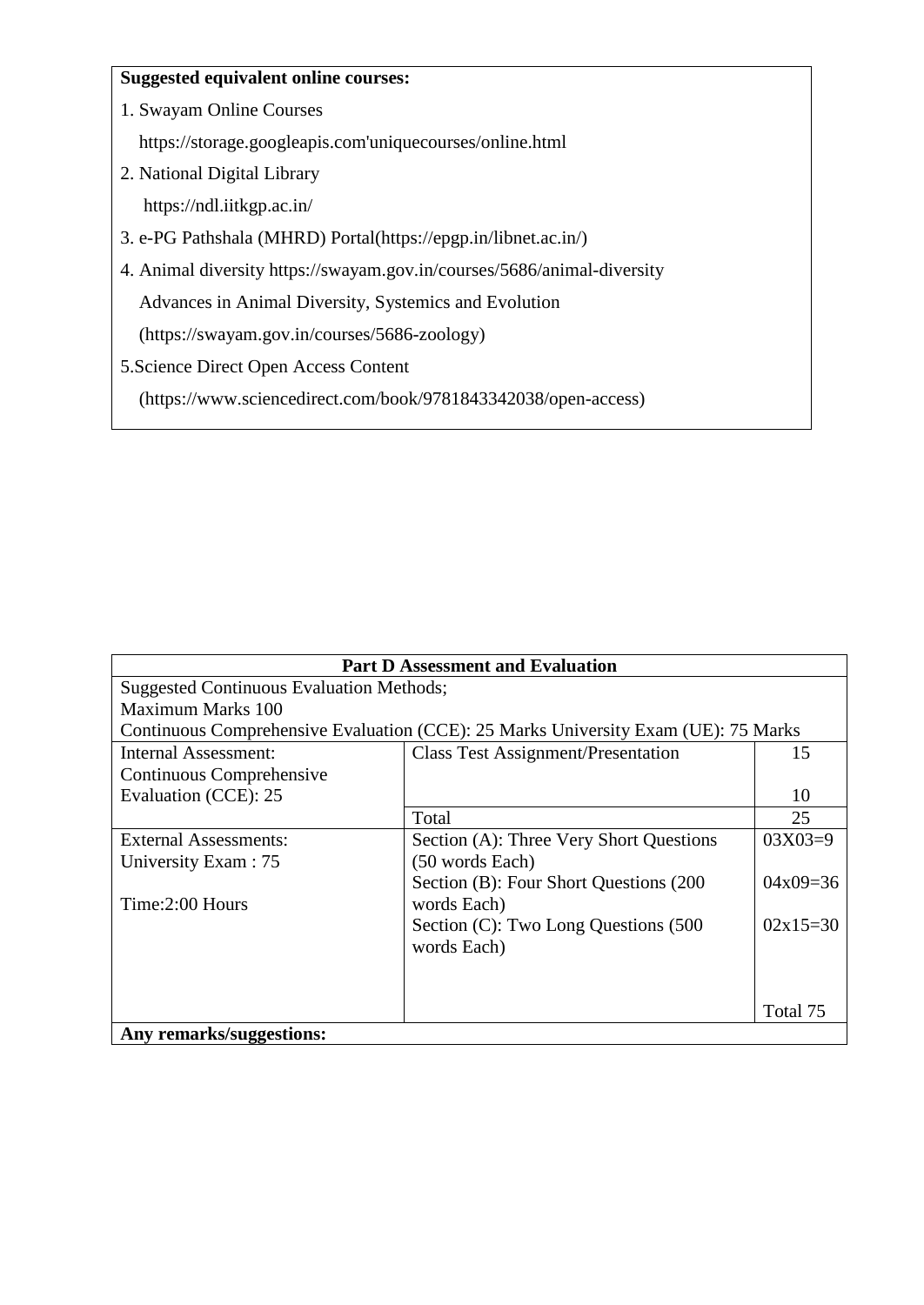| <b>Practical Syllabus</b> |                                          |                                                                                                                                                                                                                                                                                                                                                                                                       |              |                       |  |
|---------------------------|------------------------------------------|-------------------------------------------------------------------------------------------------------------------------------------------------------------------------------------------------------------------------------------------------------------------------------------------------------------------------------------------------------------------------------------------------------|--------------|-----------------------|--|
|                           | Part A Introduction                      |                                                                                                                                                                                                                                                                                                                                                                                                       |              |                       |  |
|                           | Programme: Certificate Course            | Class: B.Sc                                                                                                                                                                                                                                                                                                                                                                                           | Year: I Year | Session: 2021-2022    |  |
|                           |                                          | Subject: Zoology                                                                                                                                                                                                                                                                                                                                                                                      |              |                       |  |
| 1.                        | <b>Course Code</b><br>S1-ZOOL1P          |                                                                                                                                                                                                                                                                                                                                                                                                       |              |                       |  |
| 2.                        | <b>Course Title</b>                      | Invertebrate (Paper-1)                                                                                                                                                                                                                                                                                                                                                                                |              |                       |  |
| 3.                        | Course Type (Core                        | <b>Core Course</b>                                                                                                                                                                                                                                                                                                                                                                                    |              |                       |  |
|                           | Course/Elective/Generic                  |                                                                                                                                                                                                                                                                                                                                                                                                       |              |                       |  |
|                           | Elective/Vocational/)                    |                                                                                                                                                                                                                                                                                                                                                                                                       |              |                       |  |
| $\overline{4}$ .          | Pre-requisite (if any)                   | To study this course a student must have had the subject                                                                                                                                                                                                                                                                                                                                              |              |                       |  |
|                           |                                          | Biology in $12th$ Class                                                                                                                                                                                                                                                                                                                                                                               |              |                       |  |
| 5.                        | <b>Course Learning</b><br>outcomes (CLO) | Upon completion of the course students should be able to<br>1. Identify invertebrate animals of different phyla and their<br>histology through study of museum specimens and slides.<br>2. Learn their different systems through dissections.<br>3. Enhance collaborative learning and communication skills<br>through practical sessions, team work, group discussions,<br>assignments and projects. |              |                       |  |
| 6.                        | <b>Credit Value</b>                      |                                                                                                                                                                                                                                                                                                                                                                                                       | 2            |                       |  |
| 7.                        | <b>Total Marks</b>                       | Max. Marks: 25+75                                                                                                                                                                                                                                                                                                                                                                                     |              | Min. Passing Marks:33 |  |

| <b>Part B- Content of the Course</b>                                               |                                                                                                                                                                                                                                                                                                                                                                                     |                 |  |
|------------------------------------------------------------------------------------|-------------------------------------------------------------------------------------------------------------------------------------------------------------------------------------------------------------------------------------------------------------------------------------------------------------------------------------------------------------------------------------|-----------------|--|
| Total No. of Lectures - Tutorials-Practical (in hours per week): 02 hours per week |                                                                                                                                                                                                                                                                                                                                                                                     |                 |  |
| $L-T-P:$                                                                           |                                                                                                                                                                                                                                                                                                                                                                                     |                 |  |
| Unit                                                                               | <b>Topics</b>                                                                                                                                                                                                                                                                                                                                                                       | No. of lectures |  |
|                                                                                    | Study of museum specimens and slides relevant to<br>the invertebrates.                                                                                                                                                                                                                                                                                                              | 25              |  |
| 2.                                                                                 | Dissection (Demonstration Only -Through You<br>Tube Video or Models or Charts)<br>a. Earthworm- Digestive system. Nervous<br>system, Reproductive system<br>b. Prawn-Nervous system and appendages<br>c. Pila-Nervous System<br>d. Cockroach-Digestive System, Nervous System<br>(Easily available animal in residential areas<br>which can be used for dissection and<br>mounting) | 12              |  |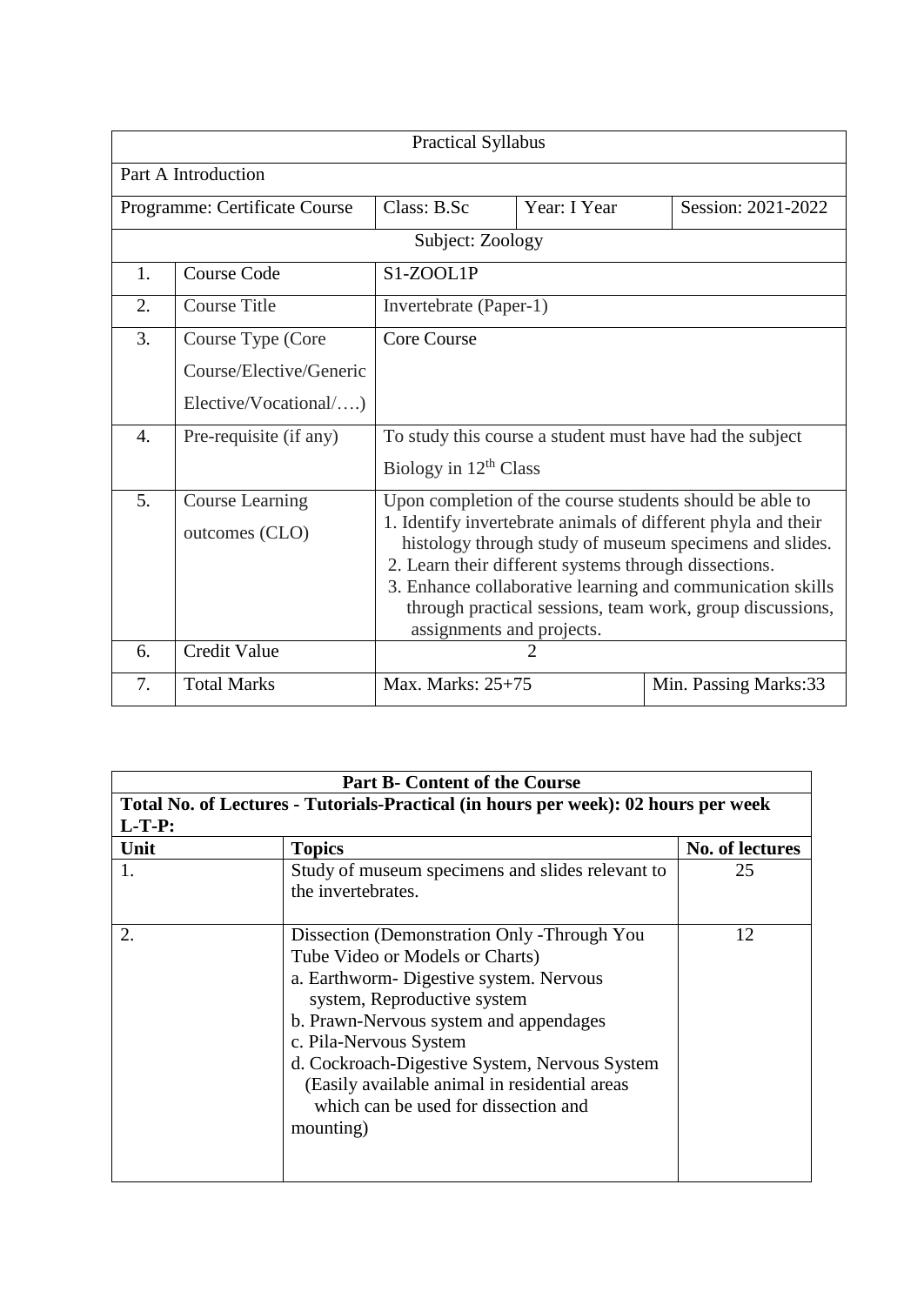| 3.                    | Mounting<br>a. Locally available small non-chordates,<br>their larvae<br>b. Mouth Parts of Insects $-$<br>Cockroach/Mosquitoes | 5 |
|-----------------------|--------------------------------------------------------------------------------------------------------------------------------|---|
| 4.                    | Examination of pond water for study of different<br>kinds of microscopic non-chordate organisms                                | 8 |
| 5.                    | Economic Importance of any two invertebrates/<br>two Insects                                                                   | 5 |
| 6.                    | Parasitic Adaptation of any one parasite – Fasciola<br>hepatica/Taenia solium                                                  | 5 |
| parasitic adaptation. | Keywords/Tags: Museum specimens, Slides, Dissection, Mounting, Benefited insects,                                              |   |

# **Part C-Learning Resources**

## **Text Books, Reference Books, Other resources**

### **Suggested Readings:**

1. Arumuam, N. Nair, NC, Leelavathy, S. Pandian, NS, Murugan, T, Jayasurya, "Practical Zoology - Invertebrata", Volume-I. Saras Publication, 2013.

2. Lal, SS. "A Text book of Practical Zoology - Invertebrates", Rastogi Publication, 2016

3. Prakash, M, and Arora, CK. "Laboratory Animals". Anmol Publications, New Delhi, 1998

4. Verma, PS, "A Manual of Practical Zoology - Invertebrates". S. Chand & Co., 2013.

5. Virtual Labs (https://www.vlab.co.in)